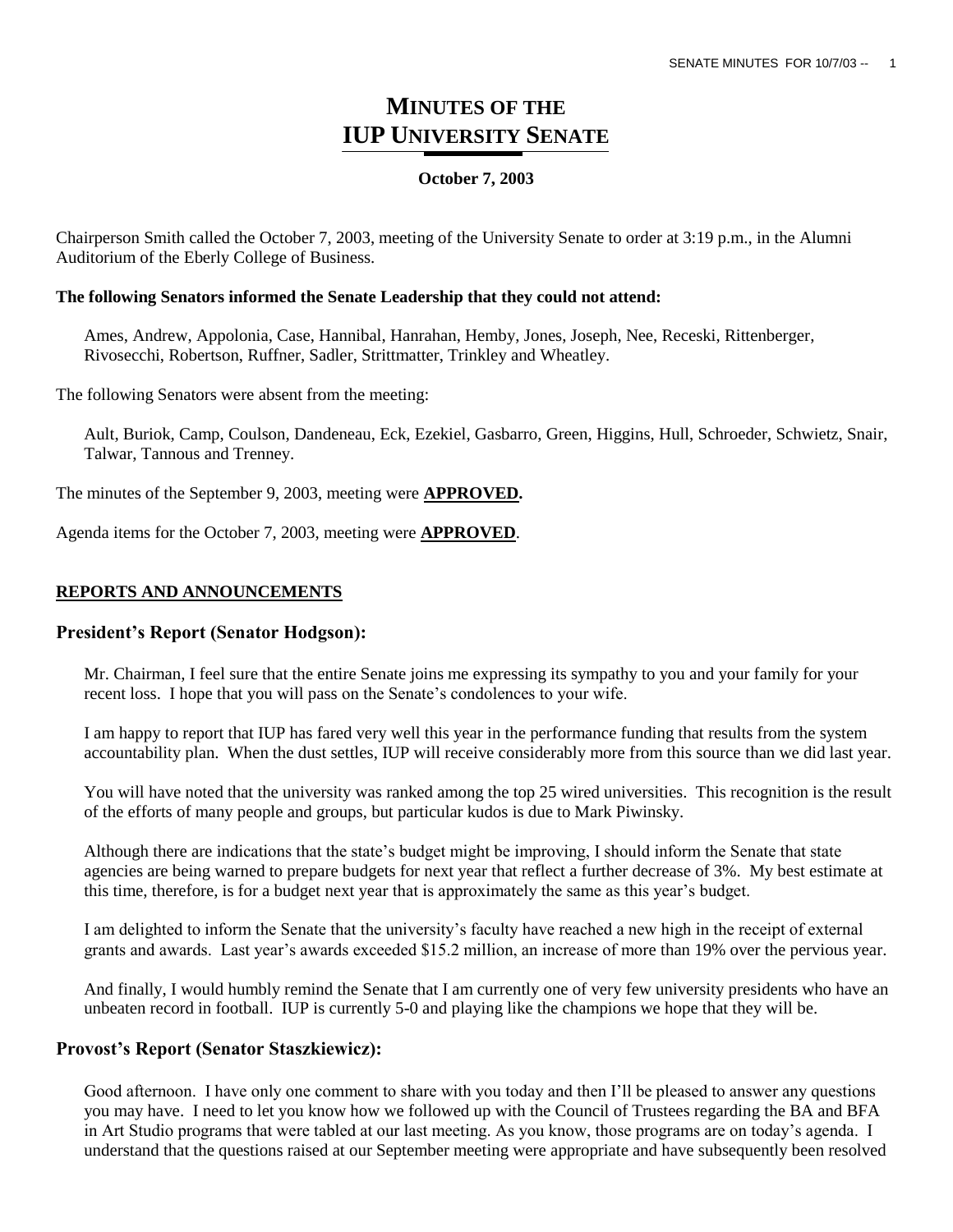to the satisfaction of the departments involved. My concern was that, if we followed the normal procedure of securing Council of Trustee approval after Senate action, we would not receive the final approval of the program changes until December. Rather than risk creating a problem with the accreditation of the Art Department and to risk being in non-compliance with the Board of Governors" policy on 120 credits, we took a request to "pre-approve" the Art Department programs, upon final approval by the Senate to the COT at their September meeting. If those programs receive Senate approval today, they will not need formal action at the December meeting of the Council of Trustees. I wish to thank members of the Journalism Department and the Art Department for their speedy action in follow up to the last meeting. I also wish to thank JB Smith, Gail Sechrist and Muhammad Numan for their assistance in finding a solution to allow us to secure Trustee approval in advance of Senate action.

# **Chairperson's Report (Senator Smith):**

Senator Smith said that his comments would be brief. He reminded all committee chairs of the upcoming Nov. 12 luncheon with President Hodgson and Provost Staszkiewicz.

## **Vice Chairperson's Report (Senator Aion)**

Senator Aion talked about the trip that he and other student leaders took to Harrisburg to meet with student leaders from throughout the State System. He said that the project that they decided to work on the for the coming year was to come up with a First Year Experience program. Senator Aion once again urged Senators to do their best to recruit additional members for Student Congress and for the University Senate.

## **STANDING COMMITTEE REPORTS**

## **Rules Committee (Chair Broad)**

No report.

## **Awards Committee (Chair Jackson)**

No report.

## **University-Wide Undergraduate Curriculum Committee (Co-Chairs Sechrist/Numan)**

See Appendix A, pp. 4-13.

# **University-Wide Graduate Committee (Co-Chairs Chambers/LaPorte)**

See Appendix B, p. 14.

# **Library and Educational Services Committee (Chair Johnson)**

No report.

# **Noncredit Committee (Chair Karimi)**

No report.

# **Research Committee (Chair Guth)**

See Appendix C, p. 15.

# **Student Affairs Committee (Chair Hall)**

No report.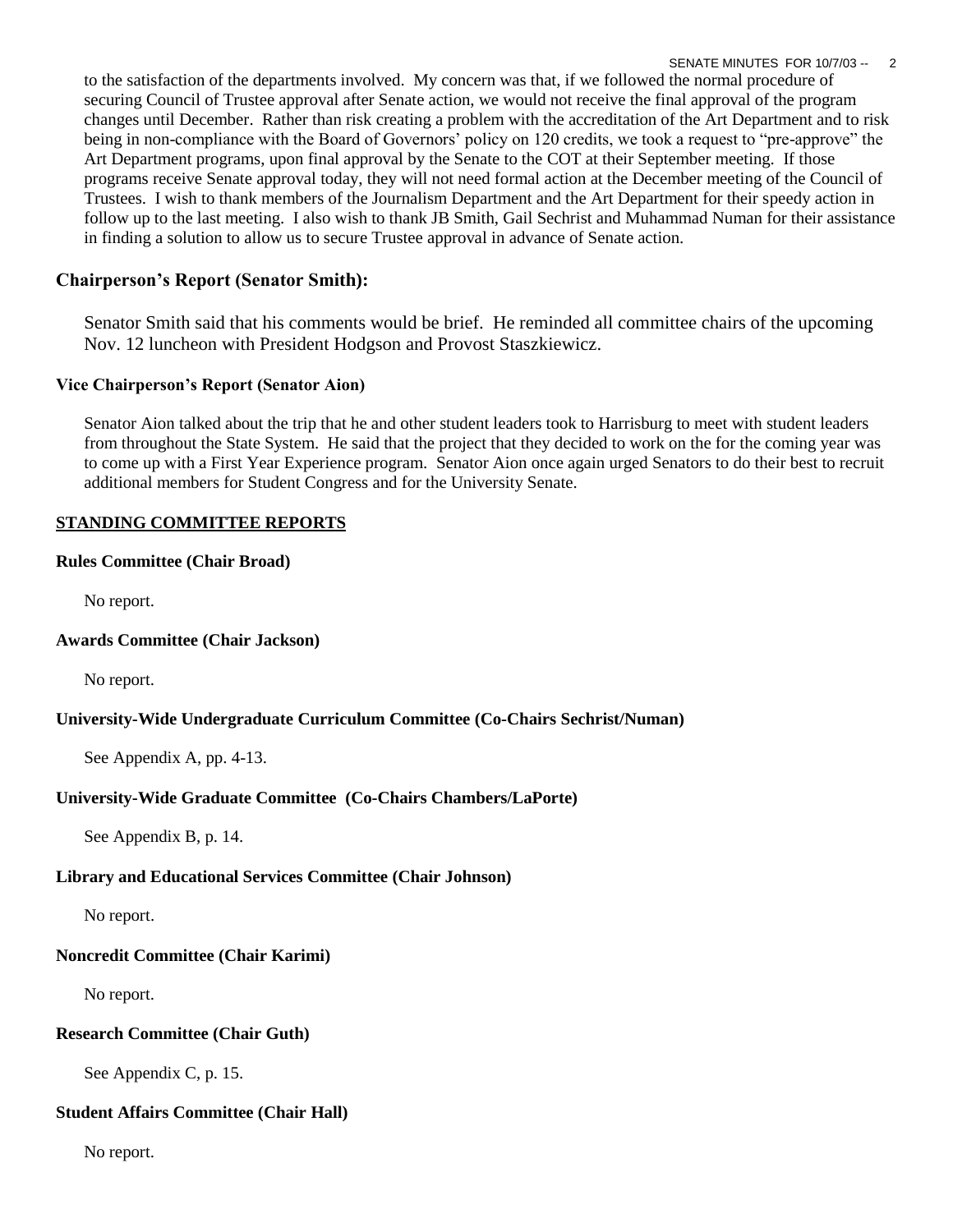# **University Development and Finance Committee (Chair Domaracki)**

No report. **Academic Committee (Chair Andrew)**

No report.

# **Adjournment**

With no further business, the meeting was adjourned at 4:20 p.m.

Respectfully submitted, Gwen Torges Senate Secretary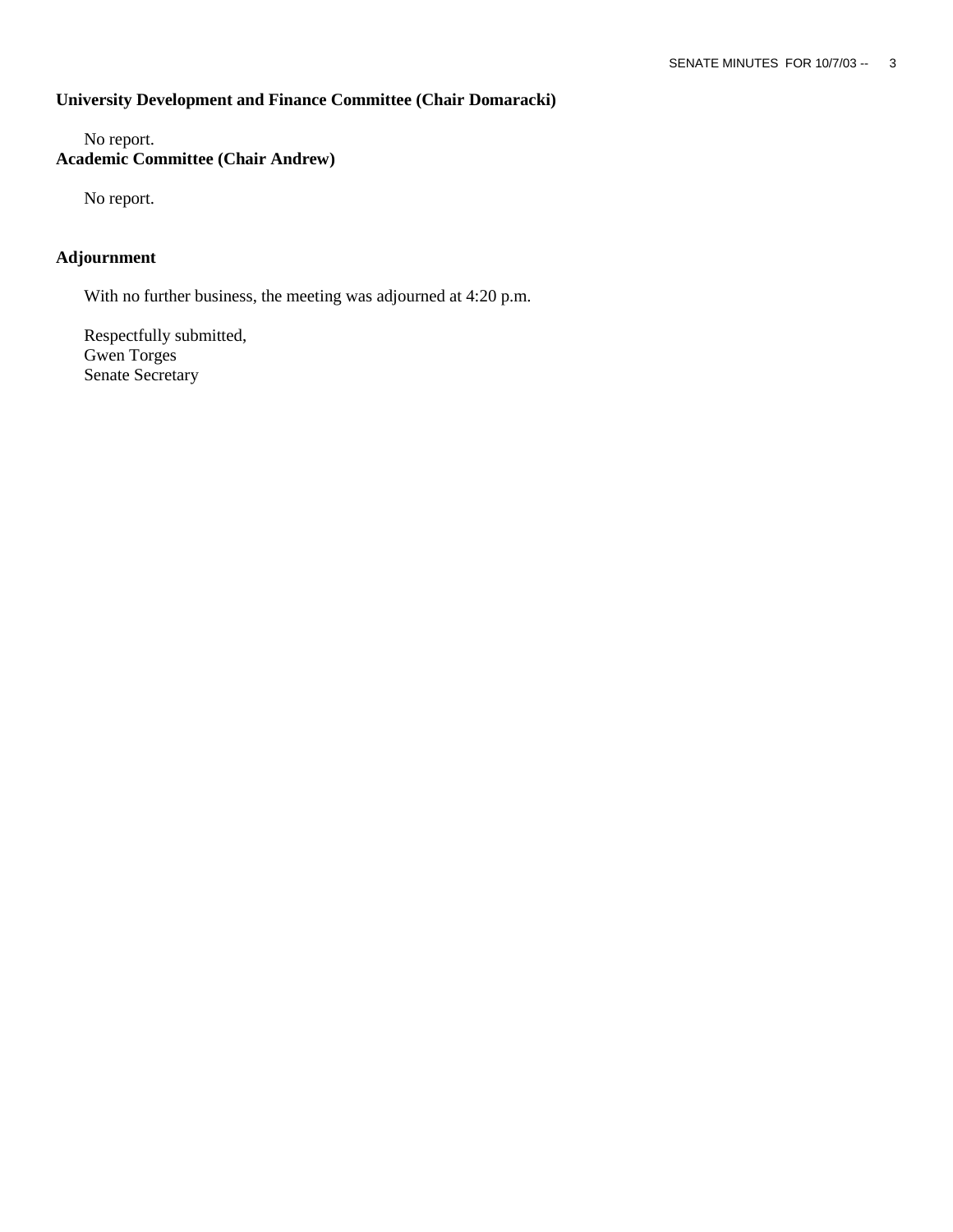## **APPENDIX A: University-Wide Undergraduate Curriculum Committee Co-Chairs Sechrist and Numan**

## **FOR INFORMATION:**

## **Honors College Committee Report:**

Approved PHIL 400 Seminar in Philosophy for /H/ credit.

## **Liberal Studies Committee Report:**

One time approval for Dr. Jack Julian to teach ECON 345 as writing intensive for spring 2004 only.

Dr. Alan Baumler, History Department, approved for Type I Writing Professor status.

RLST 220 Buddhist Thought and Practice was approved as a Non-western course.

## **FOR ACTION:**

# **1. Department of Art—Catalog Description Change, New Courses, Course Revisions, and Program Revision PASSED**

## **A. Catalog Description Revision**

## **Current Catalog Description:**

The Department of Art provides both general and special courses in art, directed toward the development of the student"s creative and expressive abilities. Degrees offered are the Bachelor of Arts with tracks in either Art History or Art Studio, the Bachelor of Fine Arts in Art Studio, and the Bachelor in Science in Education in Art Education. Art Education is a professional degree program leading to certification to teach K-12 art in the Commonwealth of Pennsylvania. The program reflects contemporary theory and practice in art studio, art history, criticism, aesthetics, culture, and pedagogy. The program complies with all Pennsylvania standards needed for certification to teach art in the commonwealth.

The mission of the BA in Art/Art History degree is to provide art history majors with a solid foundation in the history of art, from ancient through modern times. The degree prepares students for graduate study leading to careers in museums, galleries, fine arts libraries, visual resources, teaching, and research. Specific goals, objectives and competencies related to this degree include the acquisition and demonstration of critical thinking, research and writing skills; knowledge of terminology, methodology, and competency with various approaches to art historical inquiry, and the ability to conduct art history research through independent investigations.

The department offers a cooperative program with the Art Institute of Pittsburgh. Students interested in commercial art, with departmental approval, may earn credit towards their major at the Art Institute.

All Art majors are obliged to fulfill the university requirements for Liberal Studies. Art Education Majors must maintain a 2.6 cumulative GPA, and this is a prerequisite to student teaching.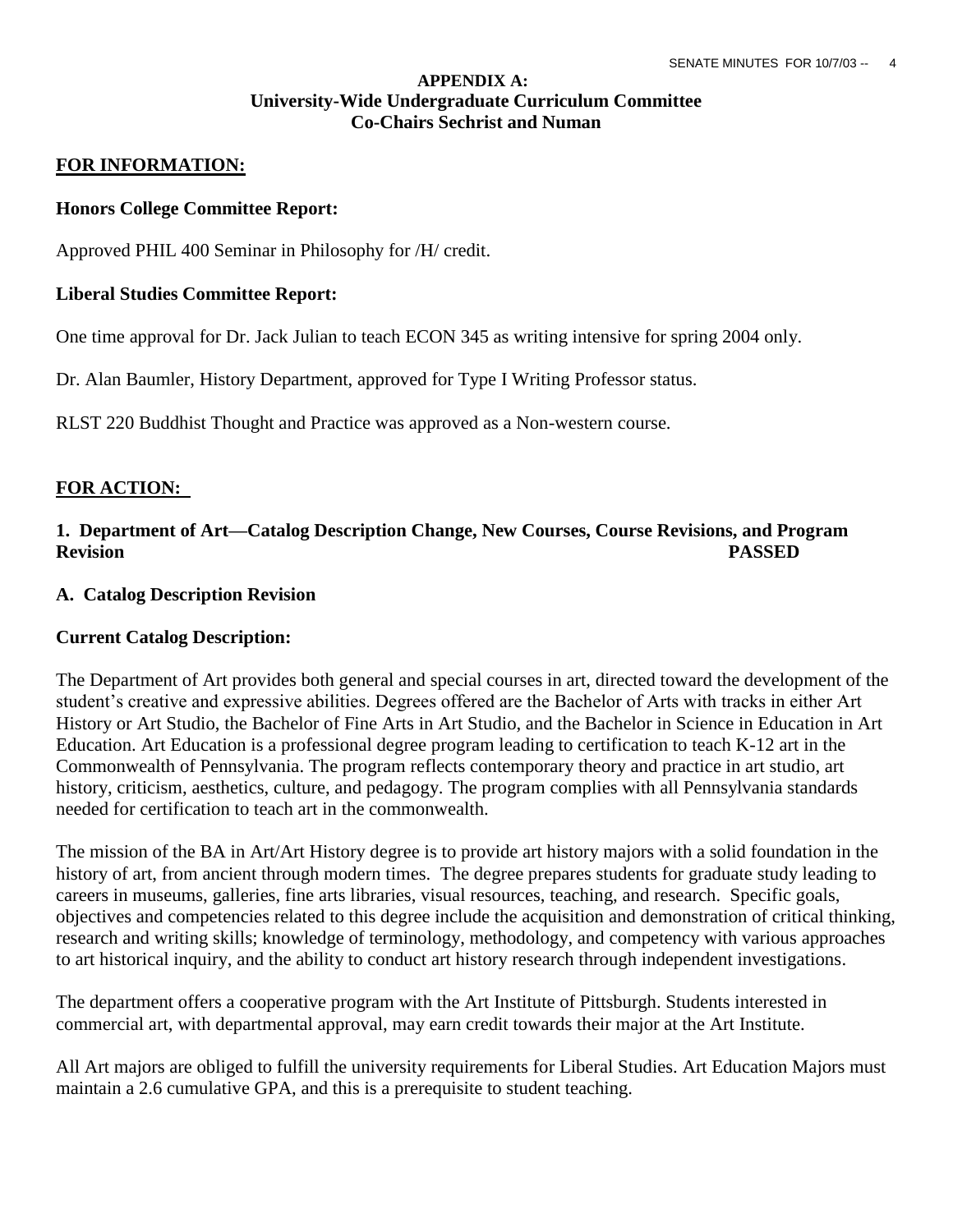SENATE MINUTES FOR 10/7/03 -- 5 An exchange program exists between the IUP Department of Art and the National Art Academies of Slovenia and Croatia. Qualified and highly skilled juniors, first-semester seniors, and graduate students may gain participation through screening and professor nomination.

A minor in art is available, consisting of at least 18 semester hours in art courses approved by the chairperson of the department of Art.

Acceptance by the department of Art as a major requires the submission of a portfolio and approval by the portfolio committee. Detailed information will be sent to the applicant upon request

# **Proposed Catalog Description:**

The Department of Art provides a sequence of foundation and advanced level courses, directed toward the development of the student's creative and expressive abilities. Degrees offered are the Bachelor of Fine Arts-Studio, Bachelor of Arts-Art/Studio, Bachelor of Arts-Art/History, and Bachelor of Science in Education-Art Education.

Students pursuing studio or art education degrees are initially admitted into the Art Department through the Entrance Portfolio Review. Art history majors are not required to submit a portfolio. Students interested in pursuing the Bachelor of Fine Arts-Studio degree are initially admitted into the Bachelor of Arts-Art/Studio degree and may transfer into the BFA-Studio program at the end of the sophomore year by successfully completing the BFA Sophomore Review.

The Bachelor of Fine Arts-Studio degree prepares students for careers as professional visual artists and is a platform from which they might go on to study for the Master of Fine Arts level, the terminal degree in the field. The Bachelor of Fine Arts-Studio degree offers three studio emphasis tracks. These three tracks include: the Two-dimensional Emphasis Track, (including: Drawing, Graphic Design, Painting and Printmaking); the Three-dimensional Emphasis Track, (including: Ceramics, Fibers, Metals, Sculpture, and Wood and Furniture Design); and the Individualized Studio Emphasis Track, (where students are able to build a degree program to meet specialized individual needs).

The Bachelor of Arts-Art/Studio offers students a choice between a broad range of advanced studio options or a very specialized emphasis in only one studio area.

The mission of the Bachelor of Arts-Art/History degree is to provide art history majors with a solid foundation in the history of art, from ancient through modern times. The degree prepares students for graduate study leading to careers in museums, galleries, fine art libraries, visual resources, teaching, and research. Specific goals, objectives and competencies related to this degree include the acquisition and demonstration of critical thinking, research and writing skills; knowledge of terminology, methodology, and competency with various approaches to art historical inquiry; and the ability to conduct art history research through independent investigations.

The Bachelor of Science in Education-Art Education degree is a professional degree program leading to certification to teach K-12 art in the Commonwealth of Pennsylvania. The program reflects contemporary theory and practice in art studio, art history, criticism, aesthetics, culture, and pedagogy. The program complies with all Pennsylvania standards needed for certification to teach art in the commonwealth.

All art majors are obligated to fulfill the University requirement for Liberal Studies coursework. Art Education majors must achieve a 3.0 overall G.P.A. Bachelor of Fine Arts-Studio majors must achieve a 2.5 G.P.A. overall and earn a grade of C or better in all ART and ARHI courses to graduate.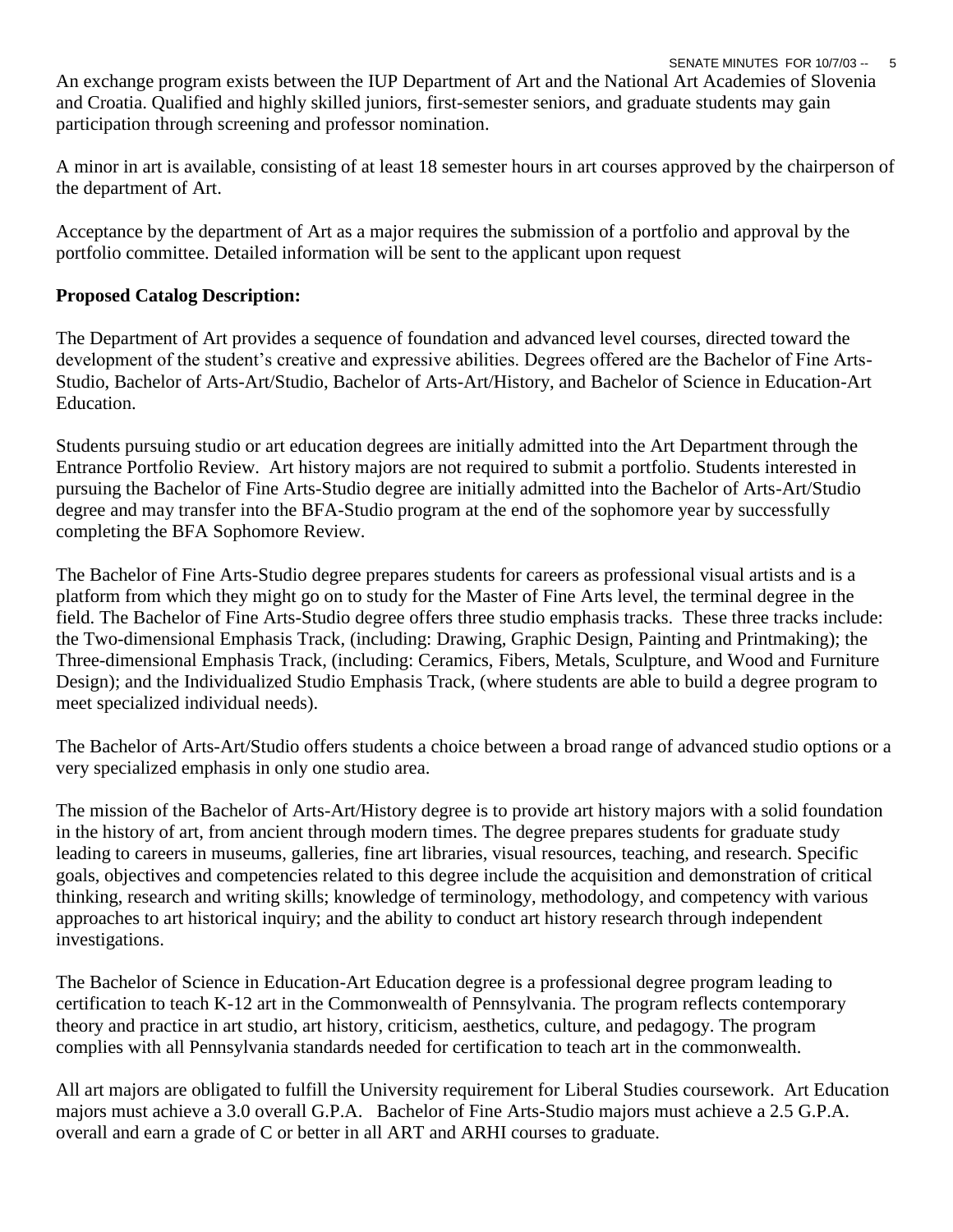An Art Minor is available to interested majors from other University disciplines. The Art Minor consists of at least 18 credits hours in art courses approved by the Art Department Chairperson.

The College of Fine Arts and the Department of Art have established an exchange program with the National Art Academies of Slovenia and Croatia. Qualified and highly skilled juniors and seniors may participate in the exchange by application to the Art Department Exchange Coordinator and with approval of their major studio professor, the Department of Art Chair, and the College of Fine Arts Exchange Coordinator.

Detailed information regarding application to one of the degree programs and scheduling a Portfolio Review can be obtained by calling the Department of Art Office at 724-357-2530 or by Internet email through the IUP, Department of Art web site at, (www.iup.art.edu).

**Rationale:** The catalog description is being revised to reflect changes in the curriculum.

| <b>B.</b> Five New Courses                                                                                                                                                                                                                                                                          | <b>PASSED</b> |
|-----------------------------------------------------------------------------------------------------------------------------------------------------------------------------------------------------------------------------------------------------------------------------------------------------|---------------|
| 1) ART 316 Intermediate Jewelry and Metals                                                                                                                                                                                                                                                          | 0c-61-3cr     |
| <b>Prerequisite: ART 216</b><br>Technical expertise will be further developed during the course gradually shifting from formal<br>techniques to experimentation and individual expression. Various techniques including casting, stone<br>setting and an introduction to smithing will be explored. |               |

 **Rationale:** The addition of this course will enhance the metals program with the Department of Art by offering an additional course that is typical in other university art programs. It is intended for art majors working towards a B.A., B.F.A., or B.S. ED.

# **2) ART 355 Intermediate Graphic Design I 0c-6l-3cr**

 **Prerequisite:** ART 218 Intermediate level study in graphic design focusing on digital illustration, complex typography and publication design. Studio experience will focus on current professional 2D digital illustration software.

 **Rationale:** This course for art majors will be the second course in the revised Graphic Design art program. It is intended to prepare students for employment as professional graphic designers. This class has an emphasis on the creation of the illustrative form.

 **3) ART 356 Intermediate Graphic Design II 0c-6l-3cr Prerequisites:** ART 218  **Recommended:** ART 355 Intermediate level study in graphic design researching publication design, grid systems, and multi-page design. Studio experience will focus on current professional software used for publication design.

 **Rationale:** This course for art majors will be the third course in the revised Graphic Design art program. It is intended to prepare students for employment as professional graphic designers. This class has an emphasis on the creation of publication design.

# **4) ART 400 Senior Thesis and Professional Practicum 3c-01-3cr**

 **Prerequisites:** BFA-Studio Majors only, Senior Status

 Development of a senior thesis exhibition project and investigation of professional practices for the visual artist. Major issues will include the development of a thesis exhibition, resume development, an artist"s professional image, portfolio development, marketing skills, career opportunities and grant writing.

# SENATE MINUTES FOR 10/7/03 -- 6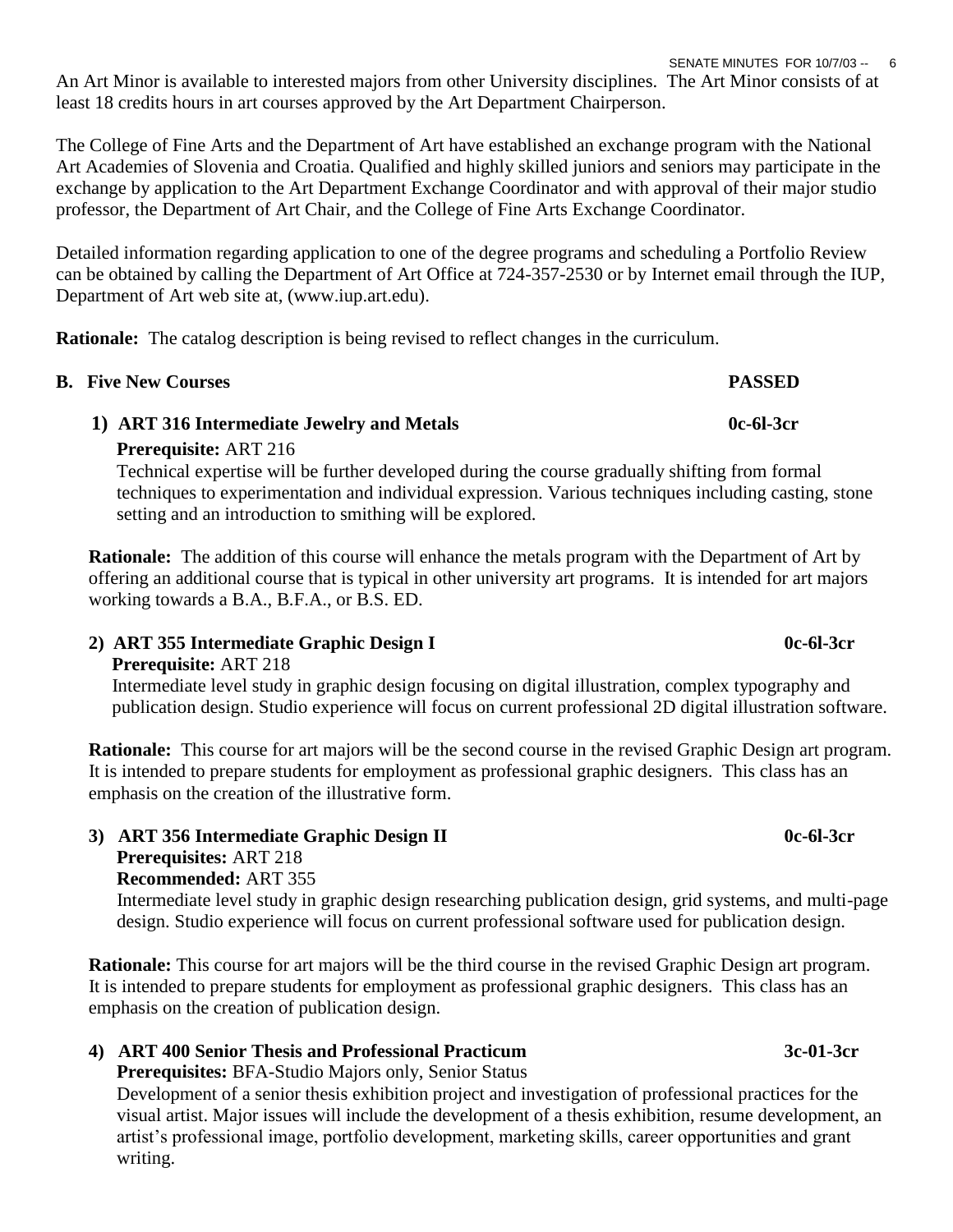**Rationale:** A new 3 credit studio course that is added as an advanced level studio required course. It is to be taken by BFA Studio majors only, in the Senior year and culminates in the BFA Thesis Exhibition.

 **5) ART 456 Advanced Graphic Design II var-3, 6cr Prerequisites:** ART 218, 355, Permission of the instructor is a prerequisite for 6cr studio  **Recommended:** ART 356, 455 An exploration of Web Page and Interactive Design. Studio experience will focus on current professional web and interactive software.

 **Rationale:** This course for art majors is the final course in the revised Graphic Design art program. It has an emphasis on interactive design.

# **C. Course Revisions and Catalog Description Changes: PASSED**

 **1) Course Revision and Catalog Description Change: Current Catalog Description: ART 218 Introduction to Graphic Design 0c-6l-3cr**

Students explore various techniques and their applications to such commercial art projects as package design, trademark, and other design problems. Lettering is stressed, both instant type and hand lettering.

# **Proposed Catalog Description: ART 218 Introduction to Graphic Design 0c-6l-3cr**

# **Prerequisites:** ART 112, 114

 A survey of graphic design, exploring creative problem solving techniques. Students are introduced to the importance of concept development, aesthetics, symbolism, typography and computer method. Studio experience will provide a wide range of experiences for the beginning graphic design student. Projects, problems, and exercises will deal with skills, principles, application, and theory.

**Rationale:** The course has been in existence for 20+ years and has never been revised to reflect changes in design technology such as desktop computing, software-based problem solving etc. Prerequisites have been added to ensure students are prepared for the course.

 **2) Course Revision and Catalog Description Change: Current Catalog Description: ART 455 Advanced Graphic Design I 0c-6l-3cr Prerequisites:** ART 218

Stresses advanced techniques in layout and illustration. The student explores ideas, such as creation of trademarks and how products are designed. Layouts are analyzed as to their quality. Package design is studied.

# **Proposed Catalog Description:**

 **ART 455 Advanced Graphic Design I var-3, 6cr**

 **Prerequisites:** ART 218, 355, Permission of the instructor is a prerequisite for 6cr studio  **Recommended:** ART 356

 An introduction to 3 dimensional modeling and rendering for illustration and animation. Studio experience will focus on current professional 3D software.

**Rationale:** The content of the course has been revised in light of the expanded courses in design and to reflect the changes in technology that have occurred in the field since the course was introduced. The credit notation is revised to reflect long standing practice for the course.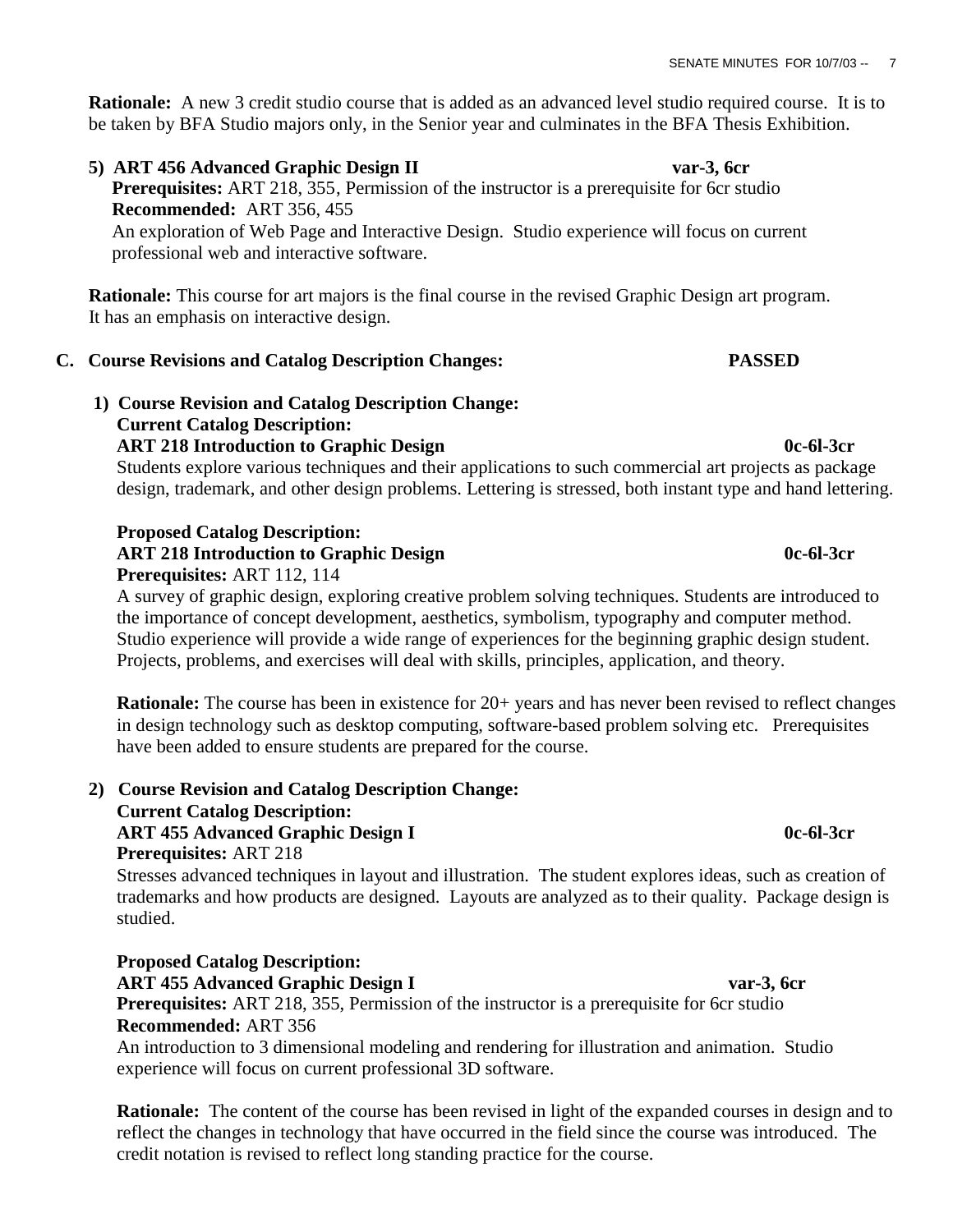## **D. Program Revision: PASSED**

### **Major: Foundation Required:** ARHI 100 Arts of the 20th Century 3cr ART 111 Figure Drawing 3cr ART 112 Fundamentals of Drawing 3cr ART 113 Three-Dimension Design 3cr ART 114 Color and Two-Dimensional Design 3cr **Foundation Electives: (Select 5 of the following 8 courses)** ART 211 Painting 3cr ART 213 Woodworking: Function and Form 3cr ART 214 Ceramics 3cr ART 215 Sculpture 3cr<br>ART 216 Basic Metals 3cr ART 216 Basic Metals 3cr<br>
ART 217 Printmaking 3cr Printmaking ART 218 Graphic Design 3cr ART 219 Fibers 3cr **Art History Required:** ARHI 205 Ancient to Medieval Art  $3cr(1)$ ARHI 207 Renaissance to Modern Art  $3cr(2)$  $ARHI 211$  Modern Art  $3cr(3)$ ARHI 413 Senior Seminar 3cr **Advanced Studio Required: (4)**

| Primary Advanced Studio Concentration      | 18cr            |  |
|--------------------------------------------|-----------------|--|
| Minor Advanced Studio Concentration        | 9 <sub>cr</sub> |  |
| Courses from list: ART 421, 451, 452, 453. |                 |  |
| 454, 455, 457, 459, 460, 481, 493 (5)      |                 |  |

### **Free Electives:**

### **(#) Total Degree Requirements: 124-126**

- (1) Credit hours counted in Liberal Studies Fine Arts requirement.
- (2) Credit hours counted in Liberal Studies electives.
- (3) ARHI 222 may be substituted for ARHI 211.
- (4) The foundation-level course must be successfully completed before a student will be permitted to enroll in the 6cr component of that specific studio course. Permission of the instructor is a prerequisite to all 6cr advanced courses.
- $(5)$  Inclusion of internship semester hours toward any portion of fulfillment of degree requirements must be approved the departmental chair and student's major advisor. Approval must be obtained in writing prior to enrollmen
- (#) See advisory paragraph "Timely Completion of Degree Requirements" in the section on Requirements for Graduation.

# **Current Program: Proposed Program:**

## **Bachelor of Fine Arts – Studio Bachelor of Fine Arts – Studio**

| Liberal Studies: As outlined in Liberal Studies<br>section with the following specifications:<br>Fine Arts: Fulfilled by Art History (ARHI 205)<br>counted in major.<br>Liberal Studies Electives: ARHI 207, no courses<br>with ART elective. |                 | 50-52   | Liberal Studies: As outlined in Liberal Studies<br>section with the following specifications:<br><b>Mathematics: 3cr</b><br>Fine Arts: ARHI 205<br>Liberal Studies Electives: 3cr, ARHI 207, no other courses<br>with ARHI prefix. |      | 48 |
|-----------------------------------------------------------------------------------------------------------------------------------------------------------------------------------------------------------------------------------------------|-----------------|---------|------------------------------------------------------------------------------------------------------------------------------------------------------------------------------------------------------------------------------------|------|----|
| Major:                                                                                                                                                                                                                                        |                 | 15      | Major:                                                                                                                                                                                                                             |      | 12 |
| <b>Foundation Required:</b>                                                                                                                                                                                                                   |                 |         | <b>Foundation Required:</b>                                                                                                                                                                                                        |      |    |
| Arts of the 20th Century<br>ARHI 100                                                                                                                                                                                                          | 3cr             |         | <b>Figure Drawing</b><br><b>ART 111</b>                                                                                                                                                                                            | 3cr  |    |
| ART 111<br><b>Figure Drawing</b>                                                                                                                                                                                                              | 3cr             |         | ART 112<br>Fundamentals of Drawing                                                                                                                                                                                                 | 3cr  |    |
| <b>ART 112</b><br>Fundamentals of Drawing                                                                                                                                                                                                     | 3cr             |         | Three-Dimension Design<br>ART 113                                                                                                                                                                                                  | 3cr  |    |
| <b>ART 113</b><br>Three-Dimension Design                                                                                                                                                                                                      | 3cr             |         | <b>ART 114</b><br>Color and Two-Dimensional Design                                                                                                                                                                                 | 3cr  |    |
| Color and Two-Dimensional Design 3cr<br>ART 114                                                                                                                                                                                               |                 |         | <b>Level II Studio Electives:</b>                                                                                                                                                                                                  |      | 18 |
| <b>Foundation Electives:</b>                                                                                                                                                                                                                  |                 | 15      | (Select 6 of the following 8 courses)                                                                                                                                                                                              |      |    |
| (Select 5 of the following 8 courses)                                                                                                                                                                                                         |                 |         | <b>ART 211</b><br>Painting                                                                                                                                                                                                         | 3cr  |    |
| <b>ART 211</b><br>Painting                                                                                                                                                                                                                    | 3cr             |         | <b>ART 213</b><br>Woodworking: Function and Form                                                                                                                                                                                   | 3cr  |    |
| Woodworking: Function and Form<br>ART 213                                                                                                                                                                                                     | 3cr             |         | Ceramics<br>ART 214                                                                                                                                                                                                                | 3cr  |    |
| <b>ART 214</b><br>Ceramics                                                                                                                                                                                                                    | 3cr             |         | Sculpture<br>ART 215                                                                                                                                                                                                               | 3cr  |    |
| <b>ART 215</b><br>Sculpture                                                                                                                                                                                                                   | 3cr             |         | <b>Basic Metals</b><br>ART 216                                                                                                                                                                                                     | 3cr  |    |
| <b>Basic Metals</b><br><b>ART 216</b>                                                                                                                                                                                                         | 3cr             |         | <b>ART 217</b><br>Printmaking                                                                                                                                                                                                      | 3cr  |    |
| <b>ART 217</b><br>Printmaking                                                                                                                                                                                                                 | 3cr             |         | <b>ART 218</b><br>Graphic Design                                                                                                                                                                                                   | 3cr  |    |
| <b>ART 218</b><br>Graphic Design                                                                                                                                                                                                              | 3cr             |         | Fibers<br><b>ART 219</b>                                                                                                                                                                                                           | 3cr  |    |
| <b>ART 219</b><br>Fibers                                                                                                                                                                                                                      | 3cr             |         | <b>Art History Required:</b>                                                                                                                                                                                                       |      | 6  |
| <b>Art History Required:</b>                                                                                                                                                                                                                  |                 | 9       | Arts of the 20 <sup>th</sup> Century<br><b>ARHI</b> 100                                                                                                                                                                            | 3cr  |    |
| Ancient to Medieval Art<br>ARHI 205                                                                                                                                                                                                           | 3cr(1)          |         | Controlled Art History Elective:                                                                                                                                                                                                   | 3cr  |    |
| ARHI 207<br>Renaissance to Modern Art                                                                                                                                                                                                         | 3cr(2)          |         | (Select one course in the last 3 semesters:                                                                                                                                                                                        |      |    |
| <b>ARHI 211</b><br>Modern Art                                                                                                                                                                                                                 | 3cr(3)          |         | ARHI 413, 417, 423, or 425. Course must be                                                                                                                                                                                         |      |    |
| Senior Seminar<br>ARHI 413                                                                                                                                                                                                                    | 3cr             |         | designated /W/)                                                                                                                                                                                                                    |      |    |
| <b>Advanced Studio Required: (4)</b>                                                                                                                                                                                                          |                 | 27      | <b>Advanced Studio Required:</b>                                                                                                                                                                                                   |      | 27 |
| Primary Advanced Studio Concentration                                                                                                                                                                                                         | 18cr            |         | (Select 1 of 3 Advanced Studio Emphasis Tracks)                                                                                                                                                                                    |      |    |
| Minor Advanced Studio Concentration                                                                                                                                                                                                           | 9 <sub>cr</sub> |         | <b>Three-Dimensional Studio Track:</b>                                                                                                                                                                                             |      |    |
| Courses from list: ART 421, 451, 452, 453,                                                                                                                                                                                                    |                 |         | Advanced 3-D studios include: ART 316, 451, 452,                                                                                                                                                                                   |      |    |
| 454, 455, 457, 459, 460, 481, 493 (5)                                                                                                                                                                                                         |                 |         | 453, 459, 460, 481, 493, (1) (2)                                                                                                                                                                                                   |      |    |
|                                                                                                                                                                                                                                               |                 |         | Primary Advanced Studio (choose 1 studio                                                                                                                                                                                           | 15cr |    |
| <b>Free Electives:</b>                                                                                                                                                                                                                        |                 | $6 - 8$ | area above)                                                                                                                                                                                                                        |      |    |
|                                                                                                                                                                                                                                               |                 |         | Synthesis Advanced Studios (choose 3<br>other 3-D advanced studios)                                                                                                                                                                | 9cr  |    |
| (#) Total Degree Requirements:                                                                                                                                                                                                                |                 | 124-126 | Two-Dimensional Studio (choose 1 from<br>advanced 2-D studio options)                                                                                                                                                              | 3cr  |    |
| (1) Credit hours counted in Liberal Studies Fine Arts                                                                                                                                                                                         |                 |         | <b>Two-Dimensional Studio Track:</b>                                                                                                                                                                                               |      |    |
| requirement.                                                                                                                                                                                                                                  |                 |         | Advanced 2-D studios include: ART 355, 356,                                                                                                                                                                                        |      |    |
| (2) Credit hours counted in Liberal Studies electives.                                                                                                                                                                                        |                 |         | 421, 454, 455, 456, 457, 481, 493 (1) (2)                                                                                                                                                                                          |      |    |
| (3) ARHI 222 may be substituted for ARHI 211.                                                                                                                                                                                                 |                 |         | Primary Advanced Studio (choose 1 studio                                                                                                                                                                                           | 15cr |    |
| (4) The foundation-level course must be successfully                                                                                                                                                                                          |                 |         | area above)                                                                                                                                                                                                                        |      |    |
| completed before a student will be permitted to enroll in                                                                                                                                                                                     |                 |         | Synthesis Advanced Studios (choose 3                                                                                                                                                                                               | 9cr  |    |
| the 6cr component of that specific studio course.                                                                                                                                                                                             |                 |         | other 2-D advanced studios)                                                                                                                                                                                                        |      |    |
| Permission of the instructor is a prerequisite to all 6cr                                                                                                                                                                                     |                 |         | Three-Dimensional Studio (choose 1 from                                                                                                                                                                                            | 3cr  |    |
| advanced courses.                                                                                                                                                                                                                             |                 |         | advanced 3-D studio options                                                                                                                                                                                                        |      |    |
| (5) Inclusion of internship semester hours toward any portion                                                                                                                                                                                 |                 |         | <b>Individualized Advanced Studio Track:</b>                                                                                                                                                                                       | 27cr |    |
| of fulfillment of degree requirements must be approved by                                                                                                                                                                                     |                 |         | (Student with specialized interest can submit                                                                                                                                                                                      |      |    |
| the departmental chair and student's major advisor.                                                                                                                                                                                           |                 |         | a proposal for advanced studio study.                                                                                                                                                                                              |      |    |
| Approval must be obtained in writing prior to enrollment.                                                                                                                                                                                     |                 |         | Approval required by Department Chair, Studio                                                                                                                                                                                      |      |    |
| (#) See advisory paragraph "Timely Completion of Degree                                                                                                                                                                                       |                 |         | Division Chair and student's Major Advisor.)                                                                                                                                                                                       |      |    |
| Requirements" in the section on Requirements for                                                                                                                                                                                              |                 |         | <b>Controlled Advanced Studio Electives:</b>                                                                                                                                                                                       |      | 6  |
| Graduation.                                                                                                                                                                                                                                   |                 |         | Select from list: ART 316, 355, 356, 421, 451, 452,                                                                                                                                                                                |      |    |
|                                                                                                                                                                                                                                               |                 |         | 453, 454, 455, 456, 457, 459, 460, 481, 493 (1) (2)                                                                                                                                                                                |      |    |
|                                                                                                                                                                                                                                               |                 |         |                                                                                                                                                                                                                                    |      |    |

# **Senior Thesis and Professional Practicum: 3**

ART 400Senior Thesis and Professional Practicum3cr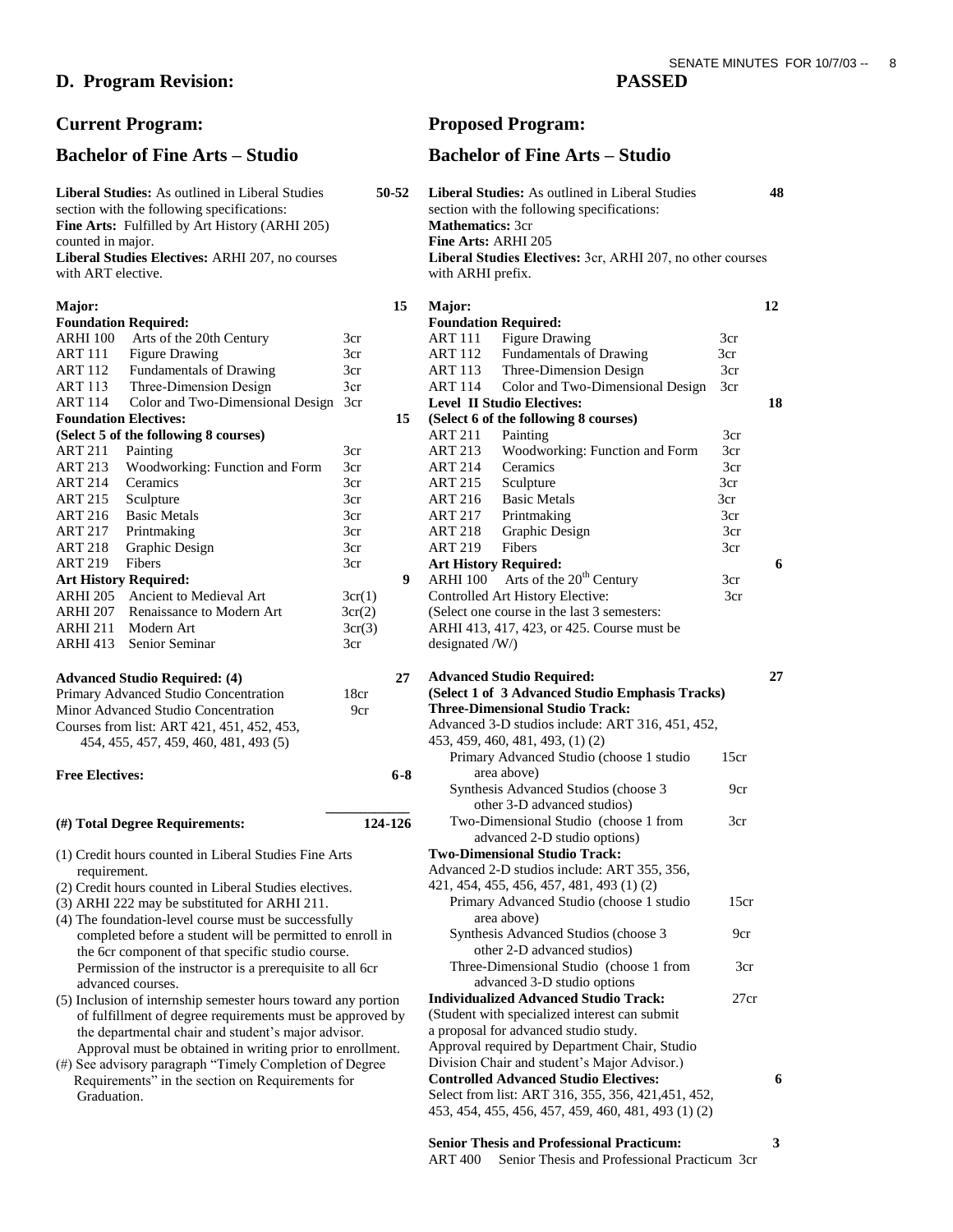### **(#) Total Degree Requirements 120**

(1) Students must complete 3cr within an advanced studio before permission will be granted to enroll in the 6cr component of the advanced level. Permission of the instructor is a prerequisite to all 6cr advanced courses.

 **\_\_\_\_\_\_\_\_\_\_\_\_**

- (2) Inclusion of internship credit hours toward any portion of fulfillment of degree requirements must be approved by the departmental chair and student"s major advisor. Approval must be obtained in writing prior to enrollment.
- (3) To enter program, art major must successfully complete the BFA Sophomore Review and have minimum 2.5 G.P.A overall.
- (4) Student must achieve an overall 2.5 G.P.A. and earn a grade of C or better in all ART and ARHI courses to graduate.
- (#) See advisory paragraph "Timely Completion of Degree Requirements" in the section on Requirements for Graduation.

**Rationale:** The old BFA major/minor approach to upper level advanced courses totaling 27 credits is restructured into a new 3 track major emphasis approach that totals 36 credits and includes the choices of: (A) Two-Dimensional Emphasis Track, (B) Three-Dimensional Emphasis Track, and (C) the Individualized Emphasis Track. All major tracks will be increased to 36 credits to meet NASAD accreditation standards. Students will benefit by having multiple faculty viewpoints from which to learn under the new major track system. The previous 'one professor' approach limited students to one faculty viewpoint for their entire major studio experience and was cited as a problem by NASAD evaluators.

The total credits for the BFA degree will decrease to 120 credits through the following changes: Art History requirements are reduced to 12 from 15 credits; ART 400 Senior Thesis and Professional Practicum, 3 credits, is added; Free Elective credits are changed to Controlled Studio Electives and reduced to 6 from 6-8 credits; an additional 3 credits is added in Level II Studio courses; and University Liberal Studies Requirements are reduced from 52 to 48 credits.

ARHI 100 Arts of the  $20<sup>th</sup>$  Century is moved from the Foundation Studio Requirements to Art History Requirements. ARHI 413 Senior Seminar is no longer required. It is now included as part of Controlled Advanced Art History Electives with ARHI 417, 423, and 425. ARHI 211 Modern Art has been merged with ARHI 206 Renaissance to Baroque Art to form a new course, ARHI 207 Renaissance to Modern. Additional credits have been added in Level II Studio requirements, increasing the credit requirements to 18 from 15. These additional credits at the introductory studio level will broaden the student"s knowledge of different art processes and media.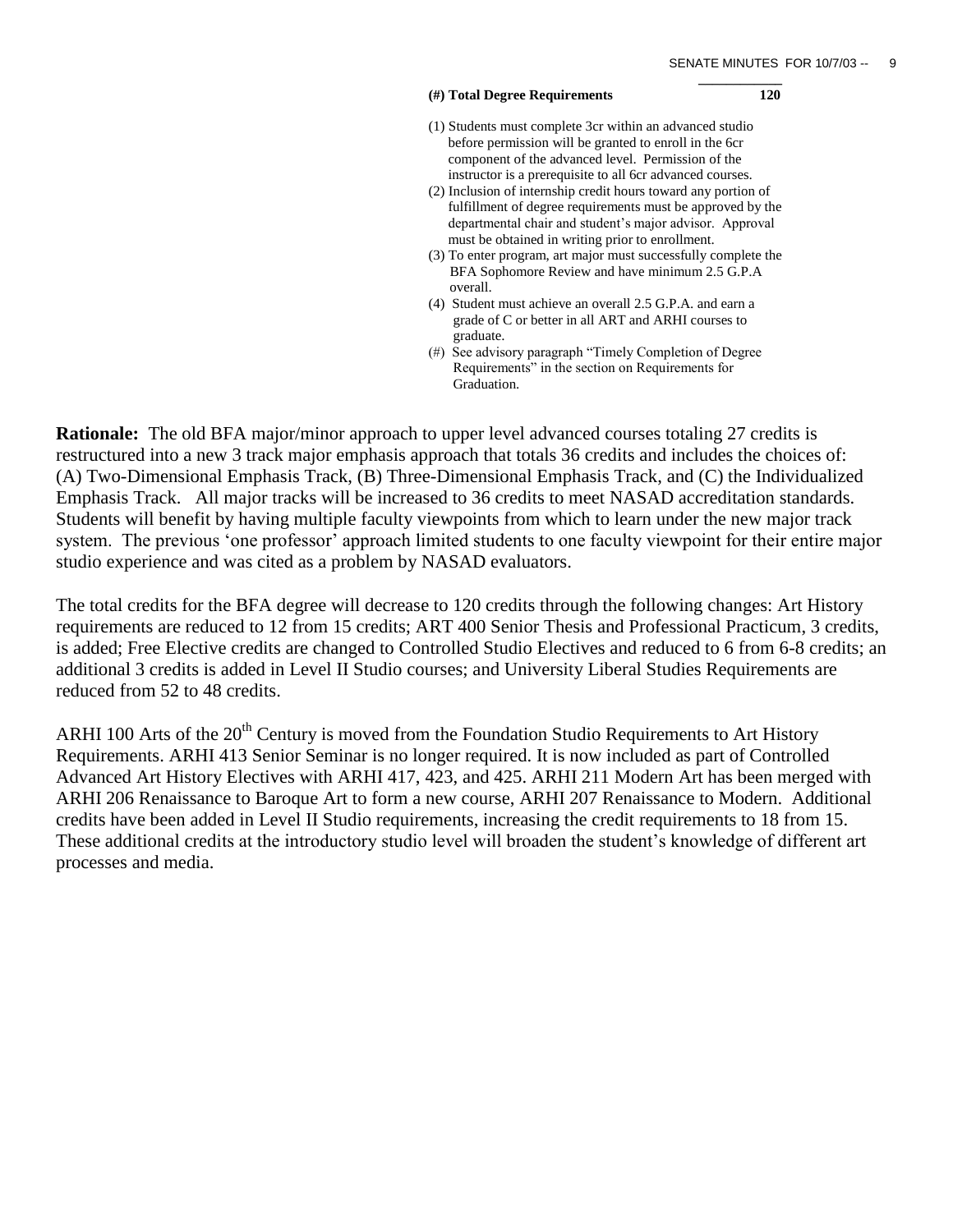**Liberal Studies:** As outlined in Liberal Studies **50-52** section with the following specifications: **Fine Arts:** Fulfilled by Art History (ARHI 205) counted in major. **Liberal Studies Electives:** ARHI 207, no courses with ART elective. **Major: Foundation Required: 15**  ARHI 100 Arts of the 20th Century 3cr ART 111 Figure Drawing 3cr ART 112 Fundamentals of Drawing 3cr ART 113 Three-Dimension Design 3cr

ART 114 Color and Two-Dimensional Design 3cr **Foundation Electives:** 15

### **(Select 5 of the following 8 courses)**

|                              | $\beta$ correct $\beta$ of the following $\sigma$ courses. |        |  |
|------------------------------|------------------------------------------------------------|--------|--|
| <b>ART 211</b>               | Painting                                                   | 3cr    |  |
| <b>ART 213</b>               | Woodworking: Function and Form                             | 3cr    |  |
| <b>ART 214</b>               | Ceramics                                                   | 3cr    |  |
| <b>ART 215</b>               | Sculpture                                                  | 3cr    |  |
| <b>ART 216</b>               | <b>Basic Metals</b>                                        | 3cr    |  |
| <b>ART 217</b>               | Printmaking                                                | 3cr    |  |
| <b>ART 218</b>               | Graphic Design                                             | 3cr    |  |
| <b>ART 219</b>               | Fibers                                                     | 3cr    |  |
| <b>Art History Required:</b> |                                                            | 9      |  |
| <b>ARHI 205</b>              | Ancient to Medieval Art                                    | 3cr(1) |  |
| <b>ARHI 207</b>              | Renaissance to Modern Art                                  | 3cr(2) |  |
| <b>ARHI 211</b>              | Modern Art                                                 | 3cr(3) |  |
| <b>ARHI 413</b>              | Senior Seminar                                             | 3cr    |  |
|                              | (to be taken during senior year)                           |        |  |
|                              |                                                            |        |  |

### **Advanced Studio Required: (4) 21**

Advanced Studio courses to be selected from the following: ART 421, 451, 452, 453, 454, 455, 457, 459, 460, 481, 493 (5)

### **Free Electives: 12-14 \_\_\_\_\_\_\_\_\_\_\_\_\_\_\_\_\_\_\_\_\_\_\_\_**

### **Total Degree Requirements: 124**

- (1) Credits counted in Liberal Studies Fine Arts requirement.
- (2) Credit hours counted under Liberal Studies electives.
- (3) ARHI 222 may be substituted for ARHI 211.
- (4) The foundation-level course must be successfully completed before a student will be permitted to enroll in the 6cr component of that specific studio course. Permission of the instructor is a prerequisite to all 6cr advanced courses.
- (5) Inclusion of internship semester hours toward any portion of fulfillment of degree requirements must be approved by the departmental chair and student"s major advisor. Approval must be obtained in writing prior to enrollment.
- (#) See advisory paragraph "Timely Completion of Degree Requirements" in the section on Requirements for Graduation.

## **Current Program Proposed Program**

## **Bachelor of Arts – Art/Studio Bachelor of Arts – Art/Studio**

|              | <b>Liberal Studies:</b> As outlined in Liberal Studies<br>section with the following specifications:<br><b>Mathematics: 3cr</b><br>Fine Arts: ARHI 205<br>Liberal Studies Electives: 3cr, ARHI 207, no other courses<br>with ARHI prefix.                                                                                                                           |                 | 48  |  |
|--------------|---------------------------------------------------------------------------------------------------------------------------------------------------------------------------------------------------------------------------------------------------------------------------------------------------------------------------------------------------------------------|-----------------|-----|--|
|              | Major:                                                                                                                                                                                                                                                                                                                                                              |                 |     |  |
|              | <b>Foundation Required:</b>                                                                                                                                                                                                                                                                                                                                         |                 | 12  |  |
|              | <b>ART 111 Figure Drawing</b>                                                                                                                                                                                                                                                                                                                                       | 3cr             |     |  |
|              | ART 112 Fundamentals of Drawing                                                                                                                                                                                                                                                                                                                                     | 3cr             |     |  |
|              | ART 113 Three-Dimension Design                                                                                                                                                                                                                                                                                                                                      | 3 <sub>cr</sub> |     |  |
|              | ART 114 Color and Two-Dimensional Design                                                                                                                                                                                                                                                                                                                            | 3cr             |     |  |
|              | <b>Level II Studio Electives:</b>                                                                                                                                                                                                                                                                                                                                   |                 | 18  |  |
|              | (Select 6 of the following 8 courses)                                                                                                                                                                                                                                                                                                                               |                 |     |  |
|              | <b>ART 211 Painting</b>                                                                                                                                                                                                                                                                                                                                             | 3cr             |     |  |
|              | ART 213 Woodworking: Function and Form                                                                                                                                                                                                                                                                                                                              | 3cr             |     |  |
|              | <b>ART 214 Ceramics</b>                                                                                                                                                                                                                                                                                                                                             | 3cr             |     |  |
|              | ART 215 Sculpture                                                                                                                                                                                                                                                                                                                                                   | 3cr             |     |  |
|              | <b>ART 216 Basic Metals</b>                                                                                                                                                                                                                                                                                                                                         | 3cr             |     |  |
|              | <b>ART 217 Printmaking</b>                                                                                                                                                                                                                                                                                                                                          | 3cr             |     |  |
|              | <b>ART 218 Graphic Design</b>                                                                                                                                                                                                                                                                                                                                       | 3cr             |     |  |
|              | <b>ART 219 Fibers</b>                                                                                                                                                                                                                                                                                                                                               | 3cr             |     |  |
|              | <b>Art History Required:</b>                                                                                                                                                                                                                                                                                                                                        |                 | 6   |  |
| $\mathbf{I}$ | ARHI 100 Arts of the 20 <sup>th</sup> Century                                                                                                                                                                                                                                                                                                                       | 3cr             |     |  |
|              | <b>Controlled Art History Electives:</b>                                                                                                                                                                                                                                                                                                                            | 3cr             |     |  |
|              | (Select one courses in the last 3 semesters:                                                                                                                                                                                                                                                                                                                        |                 |     |  |
|              | ARHI 413, 417, 423, or 425. Course must be                                                                                                                                                                                                                                                                                                                          |                 |     |  |
|              | designated /W/)                                                                                                                                                                                                                                                                                                                                                     |                 |     |  |
|              |                                                                                                                                                                                                                                                                                                                                                                     |                 |     |  |
|              | <b>Advanced Studio Required:</b>                                                                                                                                                                                                                                                                                                                                    |                 | 21  |  |
|              | Advanced Studio courses to be selected from                                                                                                                                                                                                                                                                                                                         |                 |     |  |
|              | the following: ART 316, 355, 356, 421, 451, 452,                                                                                                                                                                                                                                                                                                                    |                 |     |  |
|              | 453, 454, 455, 456, 457, 459, 460, 481, 493 (1) (2)                                                                                                                                                                                                                                                                                                                 |                 |     |  |
|              |                                                                                                                                                                                                                                                                                                                                                                     |                 |     |  |
|              | <b>Free Electives:</b>                                                                                                                                                                                                                                                                                                                                              |                 | 15  |  |
|              | <b>Total Degree Requirements:</b>                                                                                                                                                                                                                                                                                                                                   |                 | 120 |  |
|              | (1) Students must complete 3cr within an advanced studio<br>before permission will be granted to enroll in the 6cr<br>component of the advanced level. Permission of the<br>instructor is a prerequisite to all 6cr advanced courses.<br>(2) Inclusion of internship semester hours toward any portion<br>of fulfillment of degree requirements must be approved by |                 |     |  |

the departmental chair and student's major advisor. Approval must be obtained in writing prior to enrollment. (#) See advisory paragraph "Timely Completion of

 Degree Requirements" in the section on Requirements for Graduation.

**Rationale:** In the new BA program, students will be required to select 6 of the 8 introductory studio courses rather than 5 of the 8 under the old program, increasing the credit requirements to 18 from 15. These additional credits at the introductory studio level will broaden the student"s knowledge of different art processes and media. A total of 3 credits of new art courses are added, while Liberal Studies Requirements are decreased. The new total credit degree requirements will decrease to 120 credits. The same changes are made to Art History as above.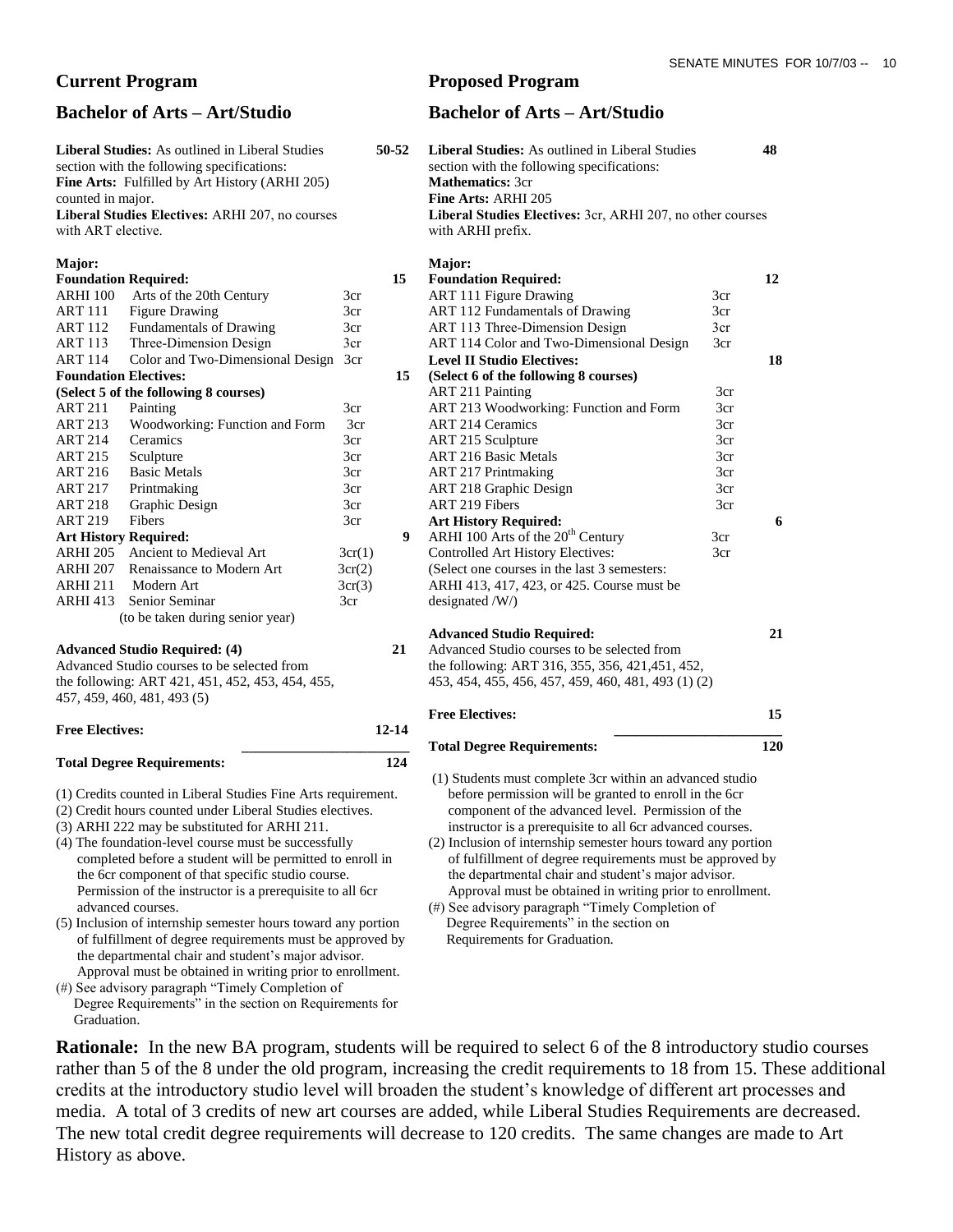The new Bachelor of Arts-Studio curriculum has been revised to integrate new courses needed for the BFA, Studio with the BA, Art/Studio program. The BA, Art/Studio degree conforms to NASAD"s standards and it also offers students the ability to take a breadth of visual arts coursework, which is the intention of NASAD"s standards for this degree.

# **2. Department of Nursing and Allied Health Professions—Catalog Description and Program Revisions, and New Track PASSED**

## **A. Program Revision (120 Resubmit)**

| <b>Current Program:</b> | <b>BS-Nuclear Medicine Technology</b>                                                                                                                                                                                                                                                       |      |                                                                                                                                                                                                                                                                                             | <b>Proposed Program:</b><br><b>BS-Nuclear Medicine Technology</b>                                                                                                                                                                                                                                                                                                                                                                                                                                                                                                                     |      |
|-------------------------|---------------------------------------------------------------------------------------------------------------------------------------------------------------------------------------------------------------------------------------------------------------------------------------------|------|---------------------------------------------------------------------------------------------------------------------------------------------------------------------------------------------------------------------------------------------------------------------------------------------|---------------------------------------------------------------------------------------------------------------------------------------------------------------------------------------------------------------------------------------------------------------------------------------------------------------------------------------------------------------------------------------------------------------------------------------------------------------------------------------------------------------------------------------------------------------------------------------|------|
|                         | <b>Liberal Studies:</b> As outlined in the Liberal Studies<br>section with the following specifications:<br><b>Mathematics: MATH 217</b><br>Natural Science: CHEM 101-102<br>Social Science: PSYC 101, SOC 151<br>Liberal Studies Electives: 9cr, BTED/COSC/IFMG<br>101, MATH 217, PHYS 111 | 51   | <b>Liberal Studies:</b> As outlined in the Liberal Studies<br>section with the following specifications:<br><b>Mathematics: MATH 105</b><br>Natural Science: CHEM 101-102<br>Social Science: PSYC 101, SOC 151<br>Liberal Studies Electives: 9cr, BTED/COSC/IFMG<br>101, MATH 217, PHYS 111 |                                                                                                                                                                                                                                                                                                                                                                                                                                                                                                                                                                                       | 51   |
| Major:                  |                                                                                                                                                                                                                                                                                             | 32   | Major:                                                                                                                                                                                                                                                                                      |                                                                                                                                                                                                                                                                                                                                                                                                                                                                                                                                                                                       | 32   |
|                         | <b>Required Courses: (1)</b>                                                                                                                                                                                                                                                                |      |                                                                                                                                                                                                                                                                                             | <b>Required Courses: (1)</b>                                                                                                                                                                                                                                                                                                                                                                                                                                                                                                                                                          |      |
| NMDT 427                | Nuclear Scintigraphy                                                                                                                                                                                                                                                                        | 3cr  | NMDT 427                                                                                                                                                                                                                                                                                    | Nuclear Scintigraphy                                                                                                                                                                                                                                                                                                                                                                                                                                                                                                                                                                  | 3cr  |
| NMDT 428                | <b>Radiation Physics</b>                                                                                                                                                                                                                                                                    | 3cr  | NMDT 428                                                                                                                                                                                                                                                                                    | <b>Radiation Physics</b>                                                                                                                                                                                                                                                                                                                                                                                                                                                                                                                                                              | 3cr  |
| NMDT 429                | Nuclear Medicine Instrumentation                                                                                                                                                                                                                                                            | 3cr  | NMDT 429                                                                                                                                                                                                                                                                                    | Nuclear Medicine Instrumentation                                                                                                                                                                                                                                                                                                                                                                                                                                                                                                                                                      | 3cr  |
| NMDT 430                | Radiation Biology and Radiation                                                                                                                                                                                                                                                             |      | NMDT 430                                                                                                                                                                                                                                                                                    | Radiation Biology and Radiation                                                                                                                                                                                                                                                                                                                                                                                                                                                                                                                                                       |      |
|                         | Protection                                                                                                                                                                                                                                                                                  | 2cr  |                                                                                                                                                                                                                                                                                             | Protection                                                                                                                                                                                                                                                                                                                                                                                                                                                                                                                                                                            | 2cr  |
| <b>NMDT 431</b>         | In Vivo/In Vitro Non-Imaging                                                                                                                                                                                                                                                                | 1cr  | NMDT 431                                                                                                                                                                                                                                                                                    | In Vivo/In Vitro Non-Imaging                                                                                                                                                                                                                                                                                                                                                                                                                                                                                                                                                          | 1cr  |
| NMDT 432                | Radiopharmaceuticals                                                                                                                                                                                                                                                                        | 3cr  | NMDT 432                                                                                                                                                                                                                                                                                    | Radiopharmaceuticals                                                                                                                                                                                                                                                                                                                                                                                                                                                                                                                                                                  | 3cr  |
| <b>NMDT 433</b>         | Introduction to Tomographic Imaging                                                                                                                                                                                                                                                         | 1cr  | <b>NMDT 433</b>                                                                                                                                                                                                                                                                             | Introduction to Tomographic Imaging                                                                                                                                                                                                                                                                                                                                                                                                                                                                                                                                                   | 1cr  |
| <b>NMDT 434</b>         | Clinical Nuclear Medicine                                                                                                                                                                                                                                                                   | 16cr | <b>NMDT 434</b>                                                                                                                                                                                                                                                                             | Clinical Nuclear Medicine                                                                                                                                                                                                                                                                                                                                                                                                                                                                                                                                                             | 16cr |
|                         | <b>Other Requirements:</b>                                                                                                                                                                                                                                                                  | 18   |                                                                                                                                                                                                                                                                                             | <b>Other Requirements: (2)</b>                                                                                                                                                                                                                                                                                                                                                                                                                                                                                                                                                        | 18   |
| <b>BIOL 105</b>         | Cell Biology                                                                                                                                                                                                                                                                                | 3cr  | <b>BIOL 105</b>                                                                                                                                                                                                                                                                             | Cell Biology                                                                                                                                                                                                                                                                                                                                                                                                                                                                                                                                                                          | 3cr  |
| <b>BIOL 150</b>         | Human Anatomy                                                                                                                                                                                                                                                                               | 3cr  | <b>BIOL 150</b>                                                                                                                                                                                                                                                                             | Human Anatomy                                                                                                                                                                                                                                                                                                                                                                                                                                                                                                                                                                         | 3cr  |
| <b>BIOL 151</b>         | Human Physiology                                                                                                                                                                                                                                                                            | 4cr  | <b>BIOL 151</b>                                                                                                                                                                                                                                                                             | Human Physiology                                                                                                                                                                                                                                                                                                                                                                                                                                                                                                                                                                      | 4cr  |
| <b>PHYS 121</b>         | Physics I Lab                                                                                                                                                                                                                                                                               | 1cr  | <b>PHYS 121</b>                                                                                                                                                                                                                                                                             | Physics I Lab                                                                                                                                                                                                                                                                                                                                                                                                                                                                                                                                                                         | 1cr  |
| <b>PHYS 112</b>         | Physics II Lecture                                                                                                                                                                                                                                                                          | 3cr  | <b>PHYS 112</b>                                                                                                                                                                                                                                                                             | Physics II Lecture                                                                                                                                                                                                                                                                                                                                                                                                                                                                                                                                                                    | 3cr  |
| <b>PHYS 122</b>         | Physics II Lab                                                                                                                                                                                                                                                                              | 1cr  | <b>PHYS 122</b>                                                                                                                                                                                                                                                                             | Physics II Lab                                                                                                                                                                                                                                                                                                                                                                                                                                                                                                                                                                        | 1cr  |
| <b>ENGL 310</b>         | <b>Public Speaking</b>                                                                                                                                                                                                                                                                      | 3cr  | <b>ENGL 310</b>                                                                                                                                                                                                                                                                             | <b>Public Speaking</b>                                                                                                                                                                                                                                                                                                                                                                                                                                                                                                                                                                | 3cr  |
| <b>Free Electives:</b>  |                                                                                                                                                                                                                                                                                             | 19   |                                                                                                                                                                                                                                                                                             | Free Electives: (3)                                                                                                                                                                                                                                                                                                                                                                                                                                                                                                                                                                   | 19   |
|                         | <b>Total Degree Requirements:</b>                                                                                                                                                                                                                                                           | 120  |                                                                                                                                                                                                                                                                                             | <b>Total Degree Requirements:</b>                                                                                                                                                                                                                                                                                                                                                                                                                                                                                                                                                     | 120  |
|                         |                                                                                                                                                                                                                                                                                             |      |                                                                                                                                                                                                                                                                                             | (1) These courses are offered at the University of<br>Findlay/Nuclear Medicine Institute, Findlay, Ohio. These<br>areas of study are consistent with requirements of the Joint<br>Review Committee on Educational Programs on Nuclear<br>Medicine Technology (JRCNMT). All eight of these areas of<br>study are completed during the final twelve months of the<br>degree program.<br>(2) Students are also required to complete a medical<br>terminology course/program. Options to fulfill this<br>requirement must be approved by the Coordinator of Allied<br>Health Professions. |      |

(3) Two Writing-Intensive courses are required. Both courses may be from either Liberal Studies or Free Electives.

**Rationale:** For Mathematics the course number should have been 105 not 217. Footnote references (2) and (3) were missing as were all of the actual footnotes.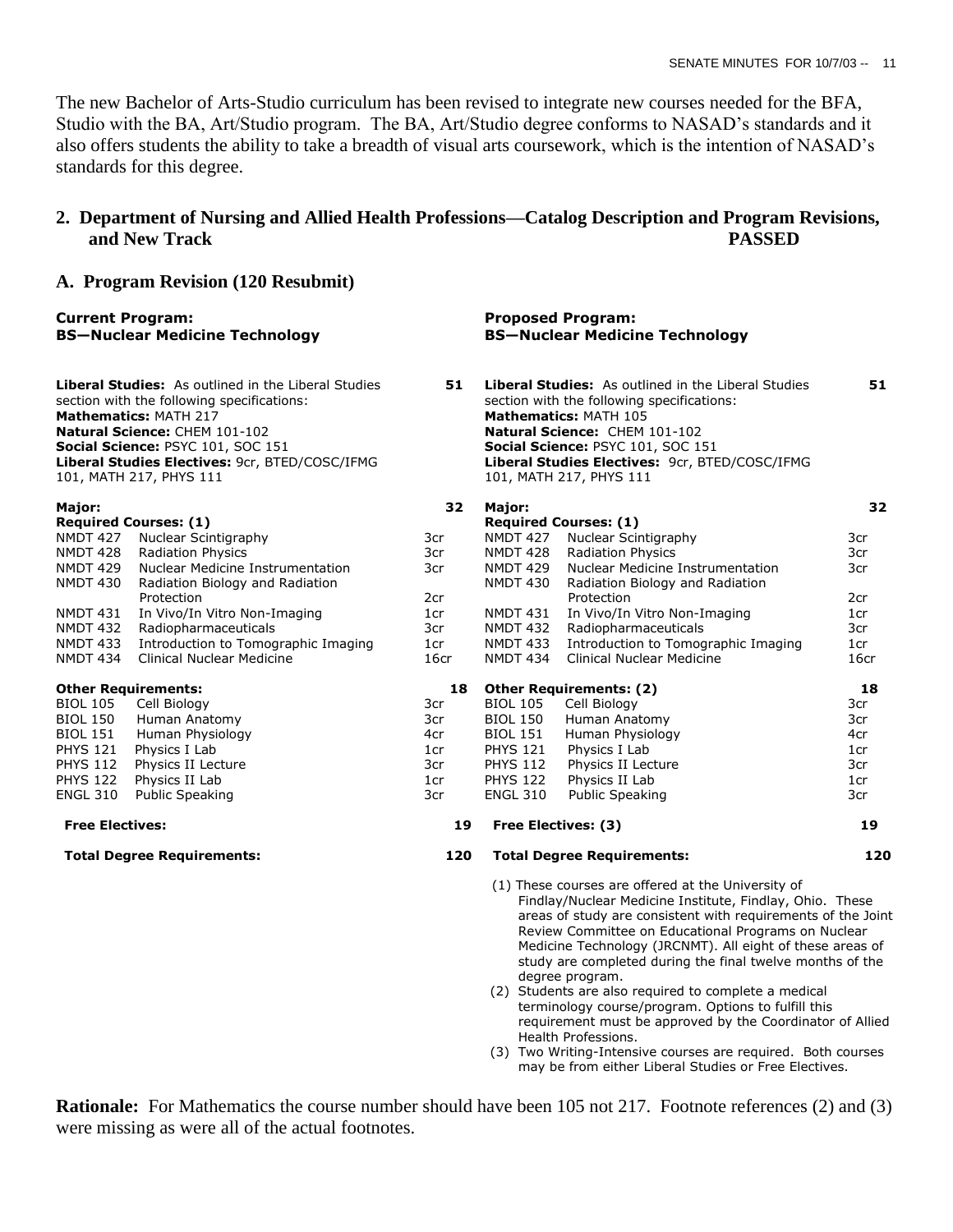# **3. Department of History—New Course PASSED**

# **Catalog Description:**

# **HIST 329 The History of the Byzantine Empire 3c-0l-3cr**

**Prerequisites:** Sophomore standing; HIST 195 (nonmajors) Designed as an introduction to early Byzantine civilization and history, A.D. 400-1300. Traces the transformation of the ancient world and the emergence of a distinctly medieval Byzantine civilization.

**Rationale:** This course is one of the electives for students in the BA in History and BS in Social Studies Education. It is not intended to be a Liberal Studies course. The material cannot be incorporated into another existing course because of the scope needed to properly assess the Byzantine Empire"s historical significance. It will serve as a nice compliment to HIST 303 Medieval Europe, which focuses on medieval history in the West while this course, will focus on medieval history in the East.

# **4. Department of Religious Studies—New Courses PASSED**

# **1) Catalog Description:**

# **RLST 220 Buddhist Thought and Practice 3c-01-3cr**

 Explores the history, teachings, and practices of the main schools of Buddhism. Considers the tradition both as it has developed in Asia as well as its modifications as it has been introduced into Western societies.

 **Rationale:** This course is designed for both majors and for students taking it to fulfill non-Western liberal studies requirement. It will be one of the controlled electives for students in the BA in Religious Studies. Because the focus is on a tradition mainly identified with Asia, the course will satisfy the department's non-Western requirement.

# **2) Catalog Description:**

# **RLST 373 Advanced Studies in Buddhism 3c-0l-3cr**

 **Prerequisite:** RLST 110 or 210 or 220 or permission of the instructor

 Explores in depth a particular aspect of the history, teachings, or practices of Buddhism. In certain semesters, this course will focus on how the tradition has evolved in a particular country, such as India, Sri Lanka, Thailand, Tibet, China, or Japan. Other semesters we will explore the development of one particular school of the tradition, such as Pure Land or Zen Buddhism. Yet other semesters we will consider a specific topic, such as Buddhist scriptures, ethics, or ritual.

**Rationale:** The course will be one of the controlled electives for students in the BA in Religious Studies. Because the focus is on a tradition mainly identified with Asia, the course will satisfy the department's non-Western requirement. In order to take this course, students will have to have taken one of the following: RLST 110 World Religions, RLST 210 World Scriptures, or RLST 220 Buddhist Thought and Practice or by special permission of the instructor.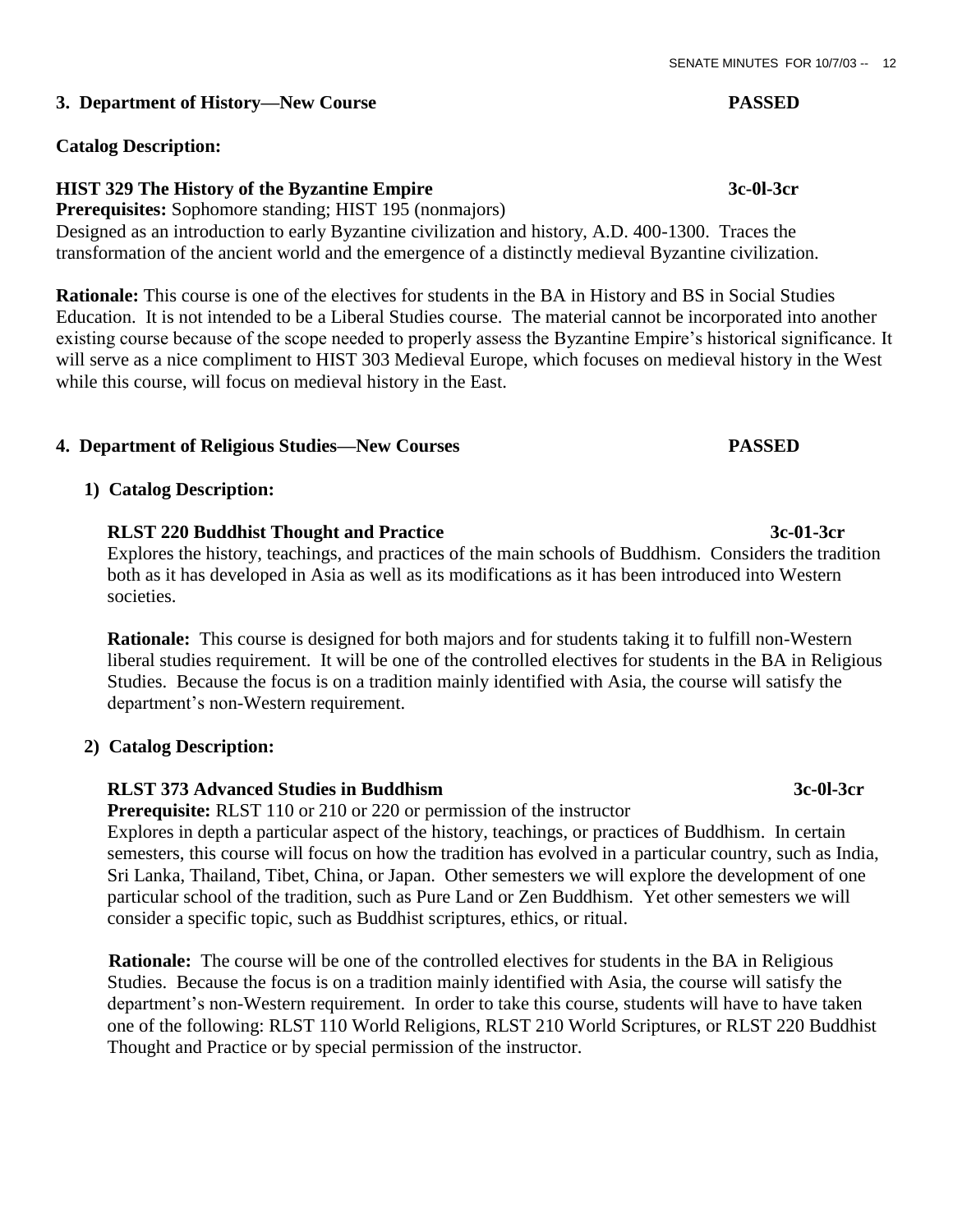## **3) Catalog Description:**

# **RLST 480 Seminar in Religious Studies 3c-0l-3cr**

**Prerequisites:** RLST students or instructor permission

 Provides an advanced forum for detailed exploration of a single topic or single author, subject to instructor's choice. Enrollment limited to RLST majors and other students by invitation or permission.

 **Rationale:** The course will be open to Religious Studies majors and to other students by invitation or permission. Majors may count the course toward their required hours in Religious Studies.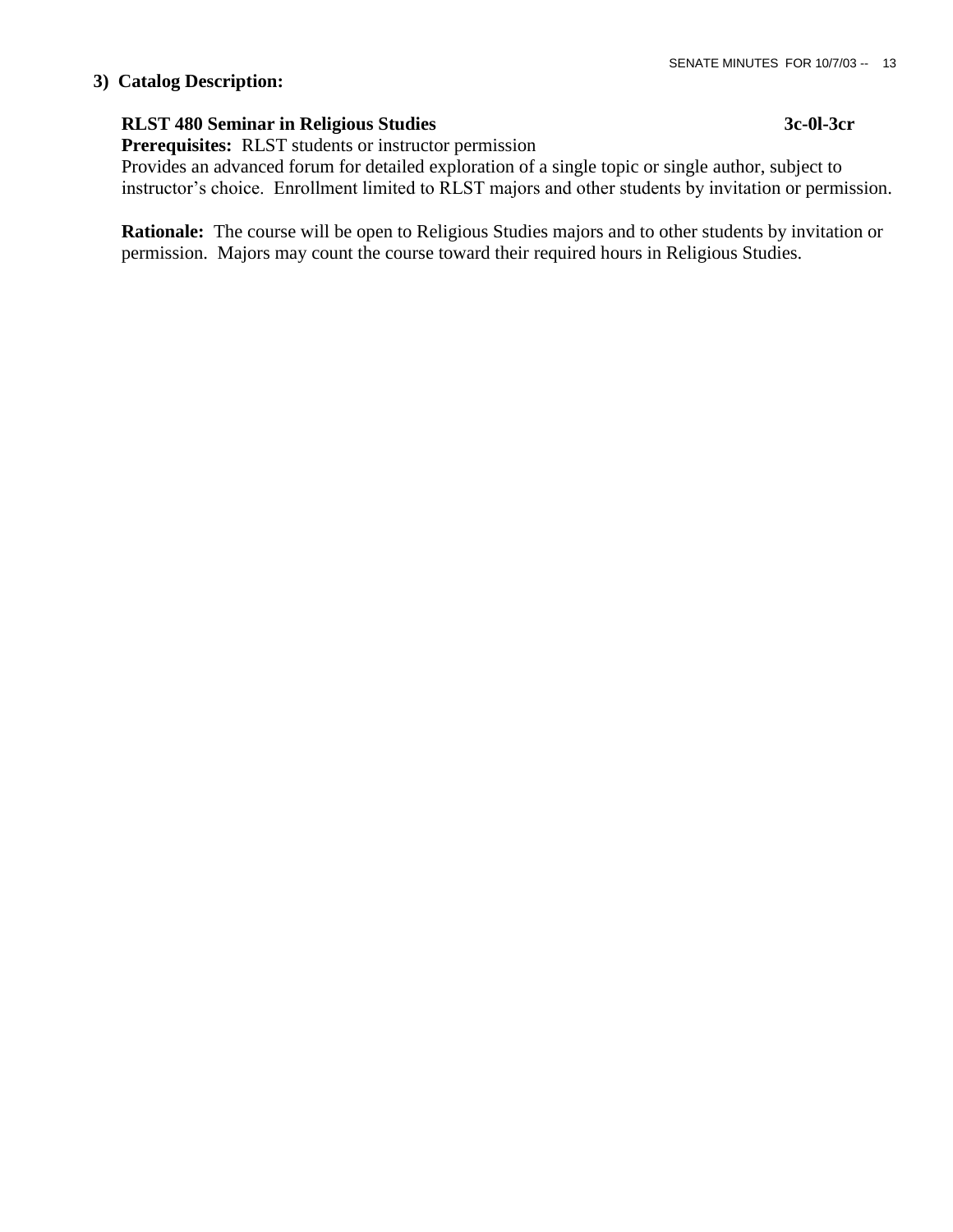## **APPENDIX B: University-Wide Graduate Committee Chair Chambers**

## **FOR ACTION**

## **Cross Listing Course TABLED**

# **LIBR 600 and MUSC 600 Bibliography of Music** 3c-01-3 s.h.

Proposal to cross list MUSC 600 "Bibliography of Music" as a Library Course.

The Music Department and the Libraries at IUP propose cross listing MUSC 600 "Bibliography of Music" with a library graduate course number (LIBR 600). The reason is to increase flexibility in the teaching of this course, which is required for all music graduate students. It is an interdisciplinary course that combines elements from music and librarianship. Cross listing would make it possible for this course to be taught by either a music or a library faculty member, depending on load and availability for any given semester. The course description and content would remain the same as in the current catalog.

This proposal has been approved by the Music Department Graduate Curriculum Committee, the Libraries Curriculum Committee, the two department Chairs, the Dean of the College of Fine Arts, and the Dean of Libraries.